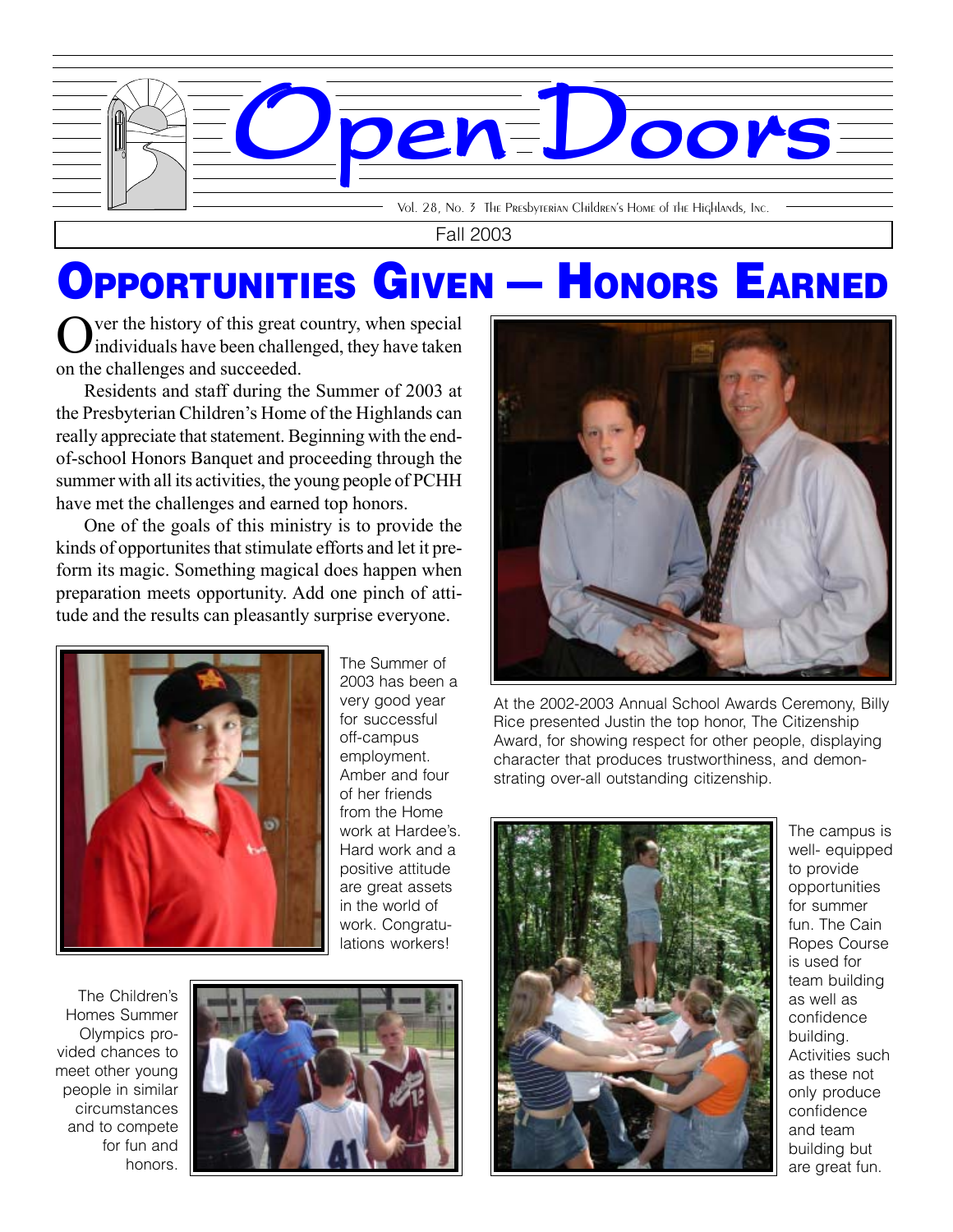

Billy Rice Executive Director

As you look through this edition<br>
of Open Doors you will find articles and pictures recounting the varied activities our children are involved in. During the summer we try to maintain a healthy balance between work and fun. We hope the lessons they learn are ones they can take with them when they leave us for the "real world", so we try to make their experiences as realistic as possible.

A prime example of this approach is our six students who held down their first jobs this summer. Since we want them to have a successful experience, we make sure they are well trained before we send them out into the community. Our students must complete our vocational training program before they can apply for a job. They receive training in work ethics, interviewing, money management and other skills that are essential to be a good employee.

They also have the opportunity to work on our campus so they can practice these skills. It is important that the community see our residents as well trained and dependable.

We were able to combine fun and a great learning experience when seven of our youngsters participated in the Children's Homes Olympics (known as the H'Olympics) in Springfield, Missouri.

The H'Olympics bring together children from all across the country to participate in athletic and cultural

events and to meet children who have experiences similar to their own. Our children and the four staff that accompanied them had a wonderful time.

The children returned with a host of medals and new friends that they can correspond with for years to come. Their sightseeing included a trip to the top of the arch in St. Louis. It is safe to say we provided these children with an experience they will never forget!

The cover of this issue tells about our first annual awards banquet, which we held on June 5. I have been in this business for twenty-six years, and I have always loved the award ceremonies we hold for our children. To see their faces as we celebrate their accomplishments, both large and small, is a true reward for everyone involved in our mission.

I really believe that events like these help our children understand that they have the opportunity to succeed, no matter what they have experienced in their past. As a supporter of the Children's Home, you are part of that success story. I hope you will celebrate with me as you read the stories and see the pictures of success we feature in this newsletter.





The 2003 Hope For Children Homes Tour in Northern Virginia was a big success again this year. Our many thanks to the wonderful friends who opened their homes for this fundraiser and especially to Nancy Schroeder and her team for making it happen.

## **Renovations Are Complete** Would you believe...



*\*Moderator \*\* Vice-Moderator*

Patsy Weeks - Radford, VA

The mission of this Home is to give children hope and purpose for the future.

This agency complies with all state and federal non-profit fundraising regulations. A financial statement is available for the asking.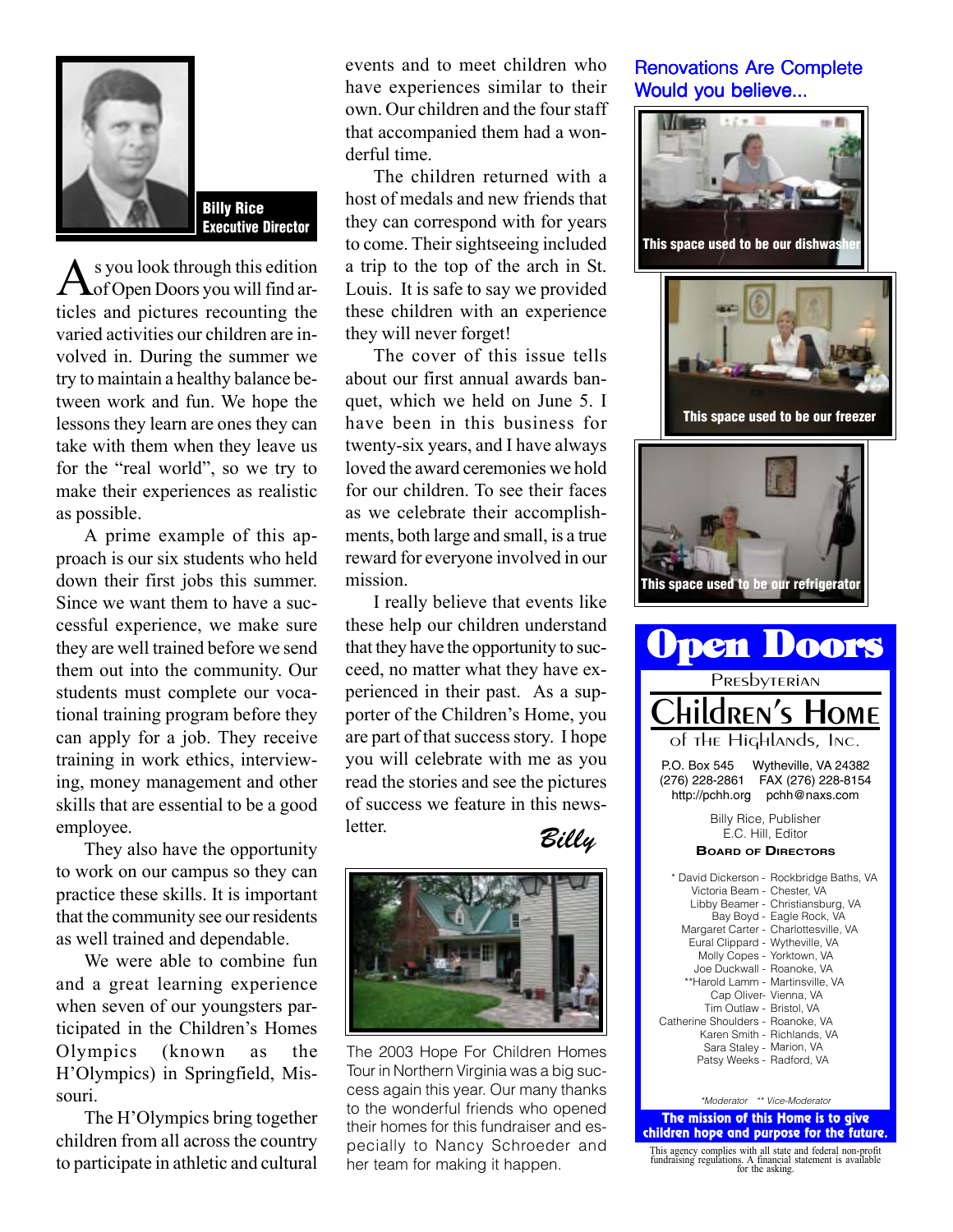## SUMMERTIME - GREAT FUN & HARD WORK

























Special thanks to Thomas Spaulding for many of the photos in this issue.